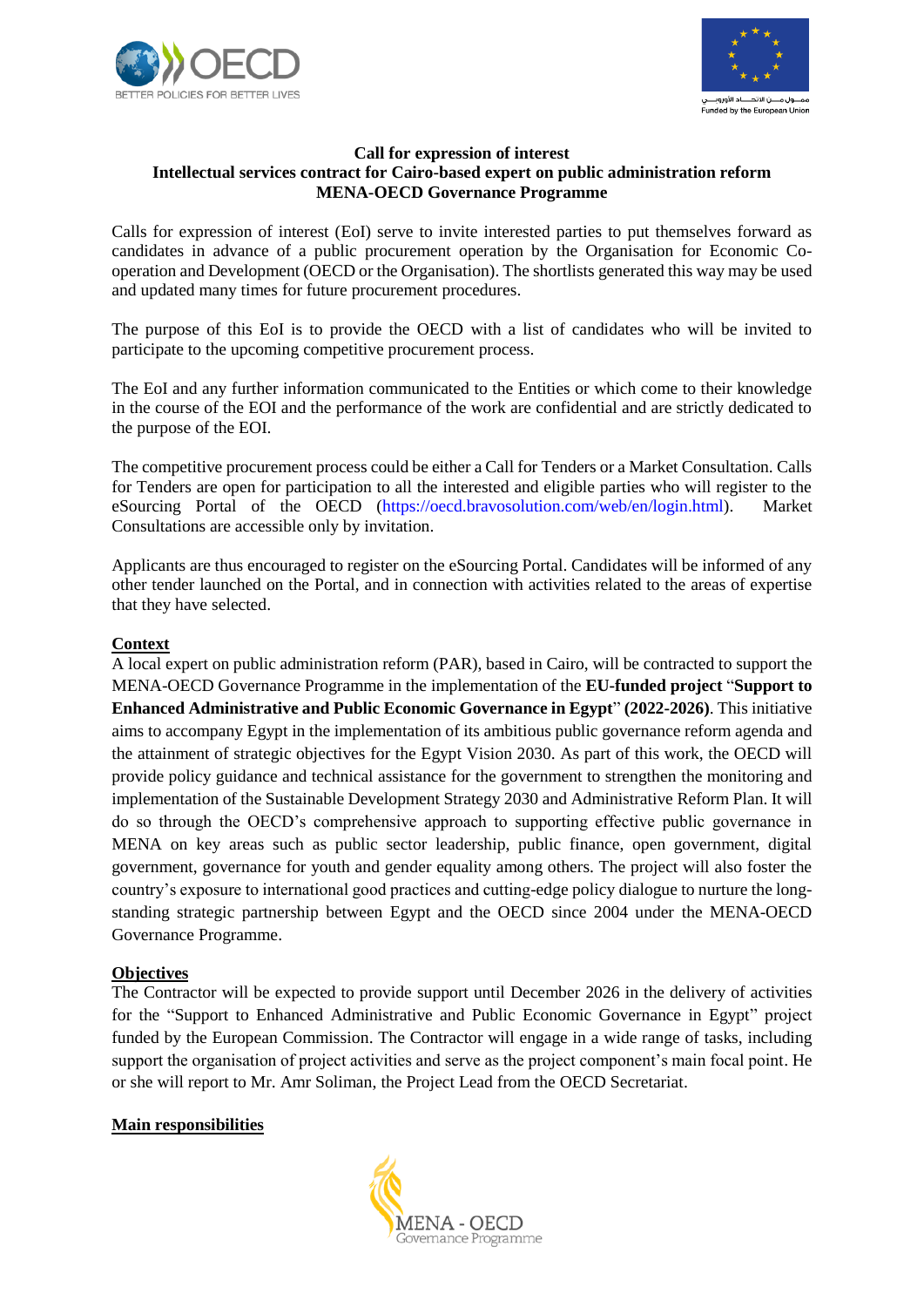



## *1. Substantive support*

- Prepare background research and analysis on select public governance issues (i.e. public communication, administrative simplification, gender equality, youth policy, etc.) for the drafting of key project documents.
- Review and provide comments to key documents produced by the OECD (i.e. key findings notes, briefs, concept notes, etc.), to verify key information and ensure the correct reflection of the Egyptian context.
- Collect best practices and success stories on key public governance issues from Egyptian stakeholders and OECD member and partner countries.
- Coordinate, collect and share responses from Egyptian public institutions to a survey questionnaire that will inform the analysis of the review. This work may also include supporting in the design of the surveys, participating in fact-finding missions and attending relevant bilateral meetings.
- Review key documents by centralising comments and feedback from key government interlocutors.

### *2. Project coordination*

- Project component focal point in Egypt for the OECD. This may include liaising and maintaining contact with key government counterparts across relevant ministries in Egypt involved in the implementation of the project.
- Manage and supervise members of the local team, including a communication officer and a logistics expert, in close coordination with the OECD.
- Organise regular in-person or online project coordination meetings with all relevant project stakeholders.
- Help maintain contact with donors and other international organisations in Egypt for the OECD to promote synergies whenever possible and avoid duplications.
- Provide quality control for the translation of key project documents (from English to Arabic or vice-versa), including agendas, questionnaires, concept notes, evaluations, etc.
- Participate in the continuous monitoring and evaluation of all project activities, outputs, outcomes and impact to ensure effective delivery and results in line with the project's logframe and communication and visibility plan.
- Contribute to the narrative and financial reporting on project activities and indicators.

# *3. Organisation of activities*

- Identify relevant profiles for expert trainers.
- Coordinate the experts' work in close cooperation with Egyptian institutions to deliver the capacity-building programmes to the Egyptian public officials.
- Monitor and report on the implementation of the capacity-building programme delivered by experts.
- Work with experts to support Egyptian public officials during the capacity-building programme.
- Coordinate with key government ministries and other relevant institutions, along with nongovernmental stakeholders (i.e. civil society organisations, private sector and universities).
- Organise capacity-building programmes in close coordination with the relevant Egyptian public institutions and the OECD secretariat.

Draft agendas, correspondence, presentations, briefs, minutes and meeting talking points.